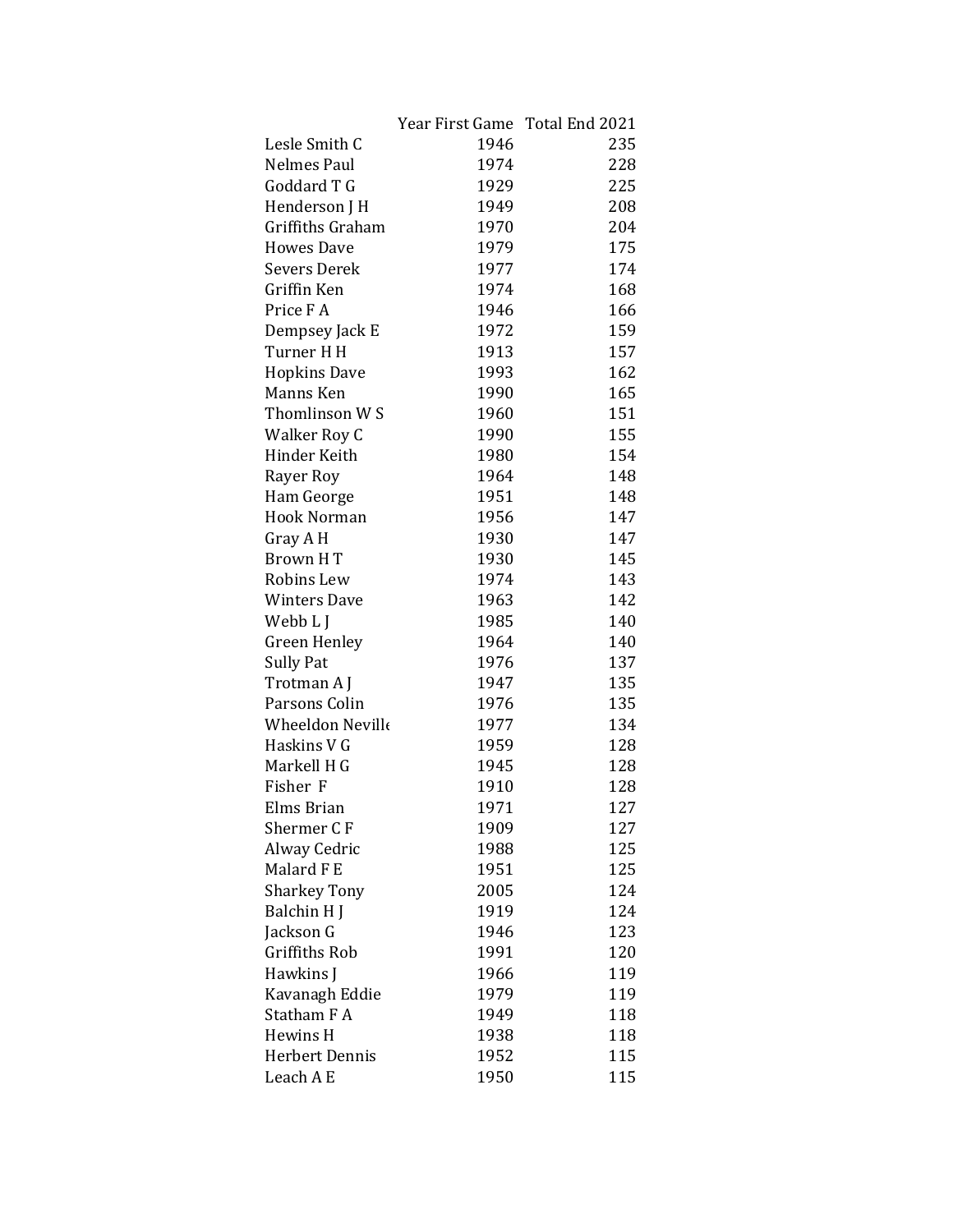| Taylor H J S          | 1947 | 115 |
|-----------------------|------|-----|
| <b>Harrison Roger</b> | 2000 | 125 |
| Shapcott HW           | 1934 | 114 |
| Jordan Mike           | 1975 | 111 |
| Porter Ken            | 1970 | 111 |
| Pearson Pat           | 1966 | 111 |
| Hotchen CW            | 1958 | 111 |
| Lewis W J             | 1924 | 111 |
| Fox Brian             | 1994 | 110 |
| Goddard T E           | 1912 | 110 |
| Crankshaw J           | 1920 | 108 |
| Hinds John            | 1964 | 106 |
| Taylor R              | 1961 | 106 |
| Harris A G            | 1959 | 106 |
| Harper Leo            | 1980 | 104 |
| <b>Prosser Mike</b>   | 1969 | 104 |
| Lansley A D           | 1915 | 104 |
| <b>Usher Brian</b>    | 1988 | 104 |
| <b>Hulbert Fred</b>   | 1993 | 102 |
| Carter J F            | 1923 | 102 |
| Pugh Brian            | 1999 | 101 |
| Nicholls F G          | 1963 | 101 |
| Halls W J B           | 1927 | 101 |
| Duggan H              | 1921 | 101 |
| Russell L H           | 1920 | 101 |
| Ford R                | 1919 | 101 |
| Cook Alan             | 2001 | 103 |
| Hook RLA              | 1945 | 100 |
| Roach John            | 1983 | 96  |
| Parker E J            | 1949 | 95  |
| Smith L J             | 1945 | 94  |
| Bird Roger M          | 1981 | 94  |
| <b>Abbott Frank</b>   | 1973 | 93  |
| Deakins Ian           | 1993 | 97  |
| <b>Cook Dave</b>      | 1967 | 92  |
| Goddard E M           | 1922 | 92  |
| Withey E F            | 1928 | 91  |
| Webb Tim              | 1974 | 92  |
| Lloyd David           | 2004 | 89  |
| <b>Allcock Tony</b>   | 1980 | 89  |
| Cansdale Nigel        | 2000 | 91  |
| Hughes W K            | 1963 | 88  |
| Cooke B J             | 1955 | 87  |
| Sysum HH              | 1934 | 87  |
| <b>Bryant Paul</b>    | 1996 | 88  |
| <b>Coles Bunny</b>    | 1979 | 89  |
| Llewellyn T           | 1949 | 86  |
|                       |      |     |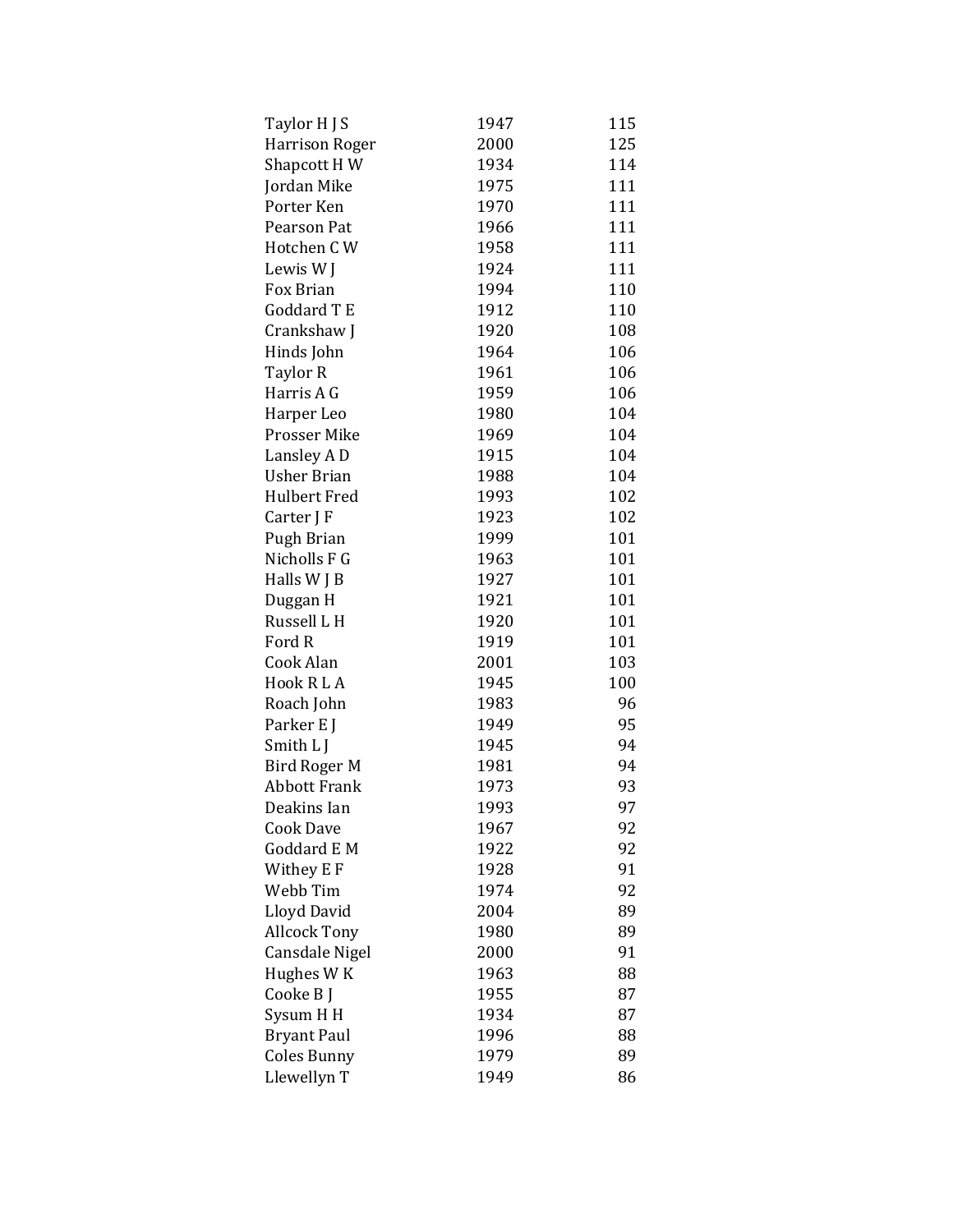| Simmonds H             | 1926 | 86 |
|------------------------|------|----|
| Jones WF               | 1975 | 85 |
| Rust F                 | 1932 | 85 |
| Smith M G              | 1955 | 84 |
| Etheridge H F          | 1938 | 84 |
| <b>Bennett Clive</b>   | 2006 | 84 |
| <b>Bryant F</b>        | 1949 | 83 |
| Purnell A              | 1949 | 83 |
| Simpson E S            | 1913 | 82 |
| Jones A                | 1905 | 82 |
| <b>Hook Roger</b>      | 1975 | 81 |
| Farmer F               | 1966 | 80 |
| Smith W <sub>E</sub>   | 1952 | 80 |
| Guy W G                | 1935 | 80 |
| Allen <sub>C</sub>     | 1919 | 80 |
| Hook Graham            | 1977 | 79 |
| Lloyd-Kay S            | 1937 | 78 |
| <b>Holliday Nick</b>   | 1997 | 78 |
| Michael H H            | 1967 | 77 |
| <b>Cuthbert Matt</b>   | 2002 | 79 |
| Cox Alan               | 1966 | 76 |
| Jarrett H L            | 1957 | 76 |
| Wainwright D I         | 1951 | 76 |
| Smith J E              | 1925 | 76 |
| <b>Chadwick Robert</b> | 1993 | 75 |
| Kilby B R              | 1972 | 75 |
| Jarrett CR             | 1945 | 75 |
| JonesJ R               | 1931 | 75 |
| Mills A J              | 1963 | 74 |
| Pope FR                | 1953 | 74 |
| McLeod R S             | 1969 | 73 |
| Handiford L            | 1955 | 73 |
| Heal F G               | 1950 | 73 |
| Collins Mike B         | 1973 | 76 |
| Hayward A              | 1986 | 72 |
| Sullivan Don           | 1980 | 72 |
| Foster H H             | 1921 | 72 |
| Wills Andy             | 1989 | 70 |
| Robinson J W           | 1936 | 70 |
| Griffiths Tom          | 1986 | 70 |
| Wilks Vince A          | 1988 | 70 |
| Edwards T I            | 1967 | 69 |
| Houghton R             | 1965 | 69 |
| Hudson O G             | 1984 | 68 |
| Helliker D             | 1948 | 68 |
| Hack Geoff W           | 1974 | 70 |
| Kitchen Nathan         | 2010 | 70 |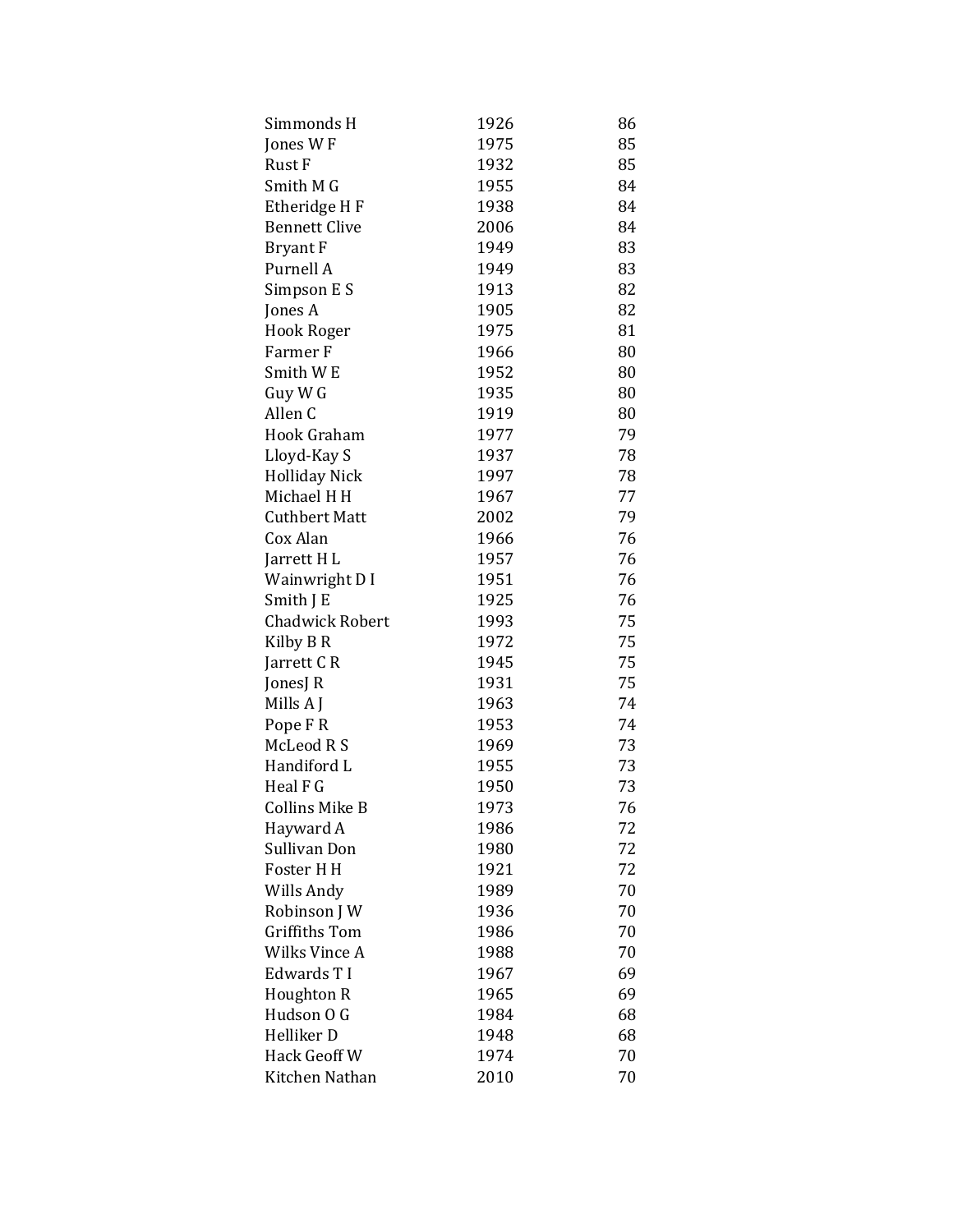| Hart Max               | 2005 | 67 |
|------------------------|------|----|
| <b>Miles Tony</b>      | 1971 | 67 |
| Snell Len              | 1971 | 67 |
| Peachey M V            | 1966 | 67 |
| Rosendale A B          | 1962 | 67 |
| Marshall G S           | 1948 | 67 |
| Chivers L H            | 1945 | 67 |
| <b>Langley Peter</b>   | 2008 | 72 |
| Morgan Tony            | 1965 | 66 |
| <b>Croxford Normar</b> | 1953 | 66 |
| Hack L                 | 1952 | 66 |
| Marriott Glyn          | 1994 | 65 |
| Merrick C E            | 1973 | 65 |
| Eamer HF               | 1953 | 65 |
| Workman WA             | 1938 | 65 |
| Hayward A J            | 1986 | 64 |
| Flynn Dennis           | 1958 | 64 |
| Hawker F               | 1955 | 64 |
| Merrick J              | 1947 | 64 |
| Watkins A W            | 1944 | 64 |
| Freeman R W            | 1907 | 64 |
| Knight Steve           | 1997 | 64 |
| Turvey R E             | 1981 | 63 |
| King Roy W             | 1963 | 63 |
| Griffiths D            | 1957 | 63 |
| Young VR               | 1956 | 63 |
| Mosely K G             | 1959 | 62 |
| Roach Chris            | 2007 | 61 |
| Oelmann John           | 2006 | 61 |
| Marsden Mike           | 1979 | 61 |
| Webb L G               | 1958 | 61 |
| Price J                | 1952 | 61 |
| Williamson Lee         | 2006 | 63 |
| <b>Taylor Alan</b>     | 1988 | 61 |
| <b>Broughton Eddie</b> | 2008 | 61 |
| Phillips Graham        | 1990 | 60 |
| Crosbie H M            | 1947 | 60 |
| WintersJ               | 1947 | 60 |
| Gale CR                | 1961 | 59 |
| Holder J               | 1926 | 59 |
| Wilks Martin           | 1992 | 58 |
| Horsted John           | 1984 | 58 |
| Fox Alan               | 1979 | 58 |
| Willis F K             | 1914 | 58 |
| Williams David         | 1994 | 59 |
| Rowett Arthur          | 1972 | 57 |
| Heal C                 | 1971 | 57 |